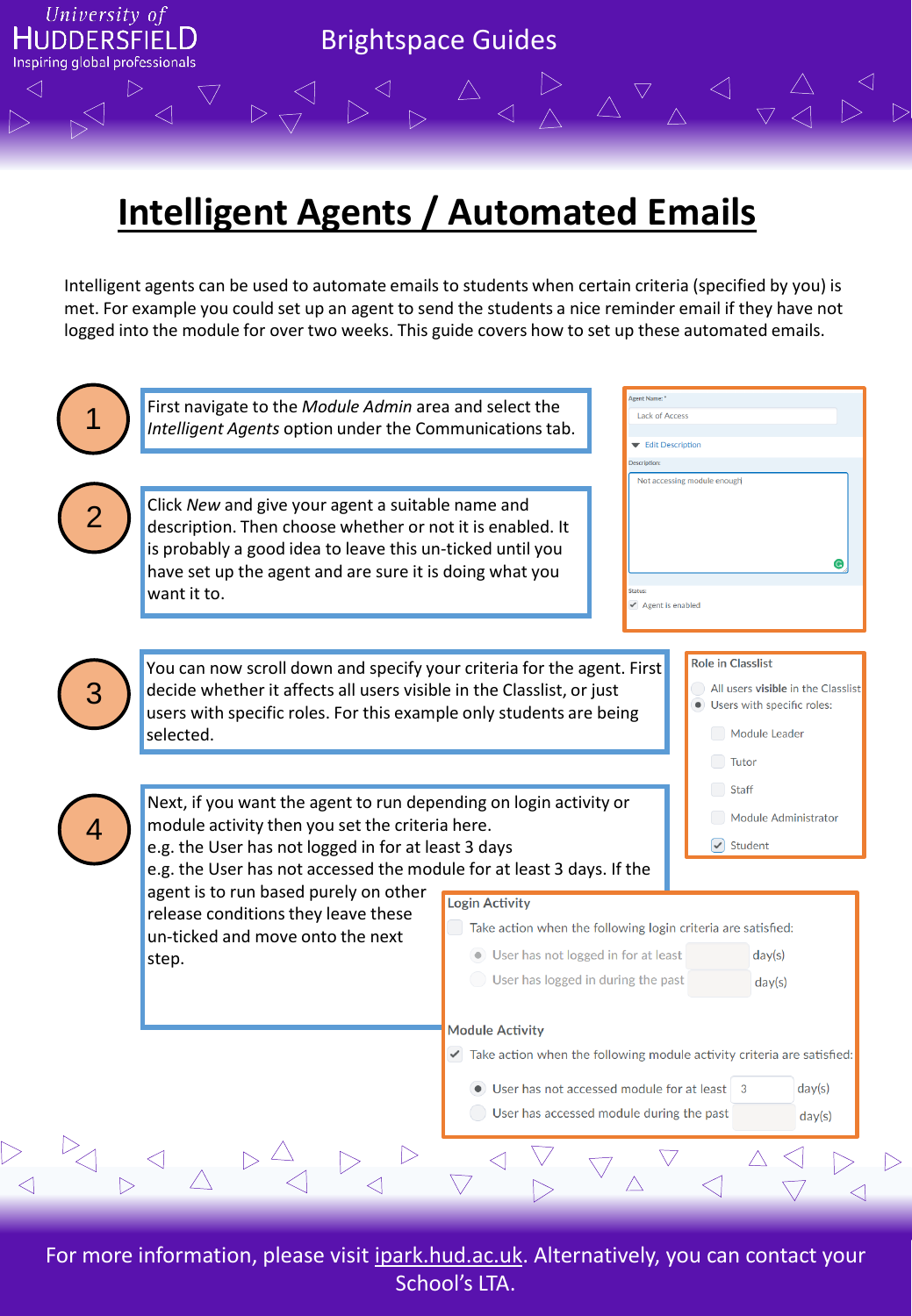

## **Intelligent Agents / Automated Emails**



6

Now you can choose to attach release conditions to your agent. You can add an existing release condition you have already created or create and attach a new one. The conditions you have attached will appear in a list beneath. You can choose to delete individual conditions by hitting the **X** next to them or remove all of them by clicking the dustbin at the top.



**Note: If you need more help with Release Conditions, this is covered more thoroughly in another specific how-to guide.** 

> The next step is to decide on how often the criteria should be repeated, if at all. Depending on what criteria you have implemented, you may only want the email to be sent the first time a student meets the criteria (e.g. if they get 80% on a quiz). However, some criteria may be applicable throughout the year and so it would be better for Brightspace to continuously check to see if the criteria is being met (e.g. sending a reminder to submit an assignment if nothing has been submitted yet)



For more information, please visit ipark.hud.ac.uk. Alternatively, you can contact your School's LTA.